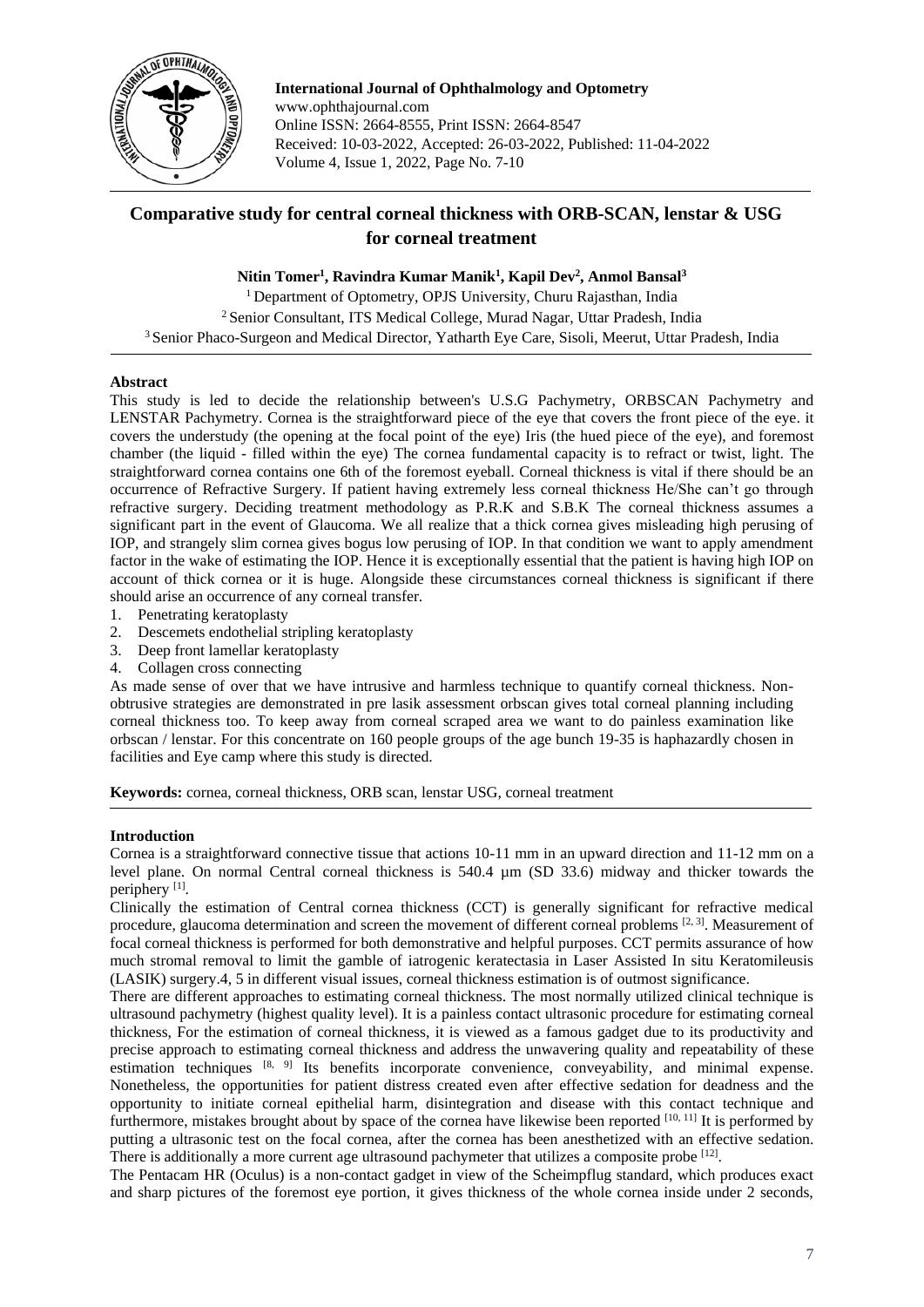where 50 pictures with 500 genuine rise focuses can be recorded alongside a 3-layered checking of the front fragment of the eye.3, 13 Anterior chamber point and volume can likewise be documented  $^{[14, 15]}$ .

Because of different corneal issues like keratoconus and increasing prevalence of myopia, hypermetropia etc and this study is carried out on the 100 randomly selected people of different age groups.

Corneal Thickness measurement is very important for many conditionsand for treatment.

Central Corneal Thickness can be measured using many instrument, there are Invasive and Non-Invasive Methods

Invasive Methods Includes (U. S. Gpachymetry) which is Gold standard in this field. And there is Non Invasive Method like

- 1. Non-contact Pachymetry (Lenstar)
- 2. Orbscan (Bausch &Lomb)
- 3. Pentacam
- 4. O.C.T

We need to measure corneal thickness precisely because it is very important in several conditions to decide mode of treatment.

# **Methodology**

This Cross sectional study is carried out in private clinics with 160 myopic and Keratoconus participants: in this study we choose the age group of 19 to 35 and we examine 160 patients,which includes complete ocular and systemic history Medication history, visual acuity, refraction, IOP, dilated refraction, orbscan, lenstar, usgpachymetry. There are few study which compare the pachymetry of USG and pentacam Which statesthat pentacam slightly over estimates the pachymetry. There is no study done before to compare USG from slit scanning method. So the purpose of the study is to compare the pachymetry values of three different methods and the correlation with gold standard USG pachymetry on various age group peoples for the diagnosis od corneal thickness.

### **Findings**



**Fig 1:** This graph show the comparison between USG Pachy and Orbscan Pachy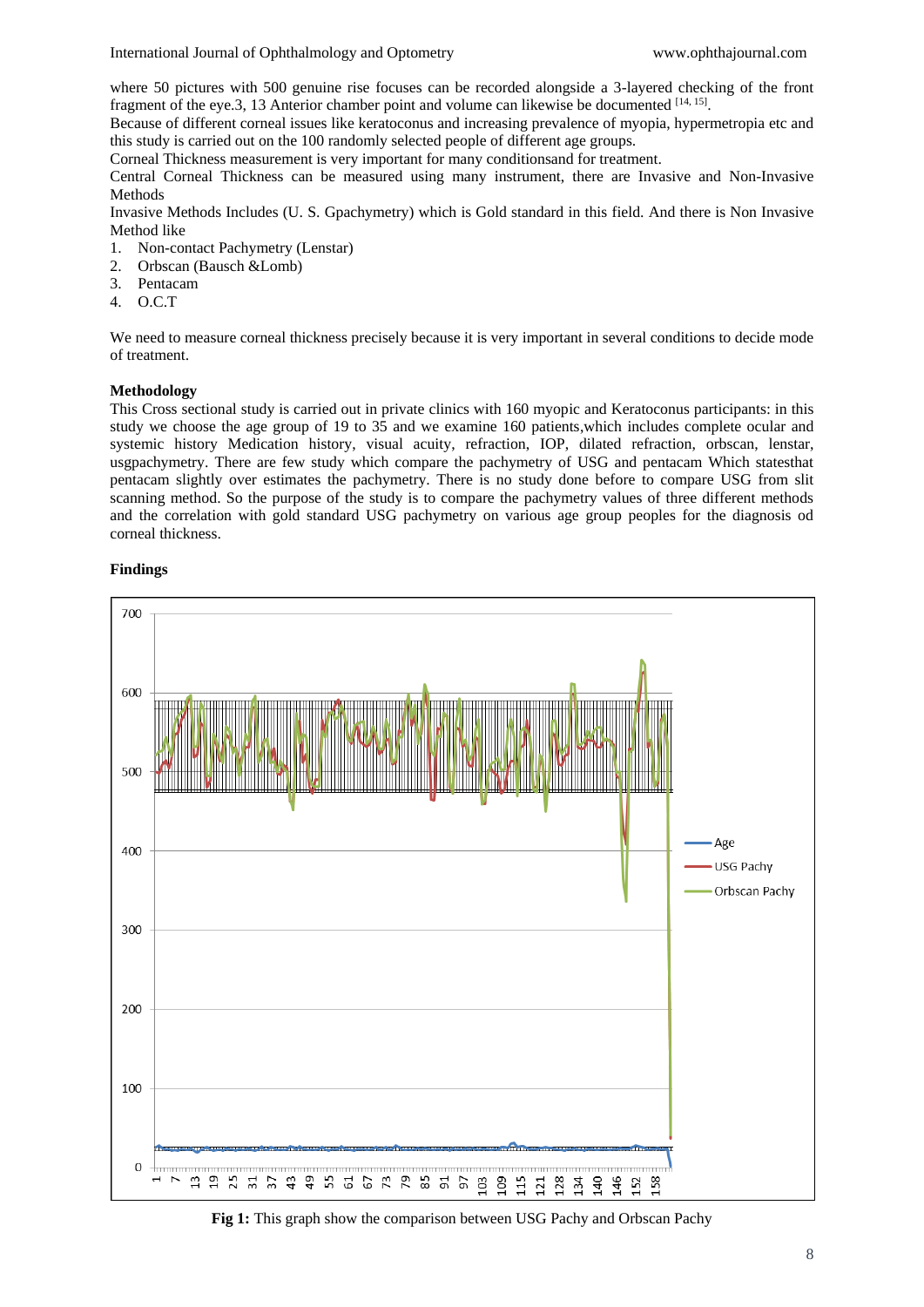

**Fig 2:** This graph show the comparison between USG of Lenstar and Orbscan

### **Result and Discussion**

Orbscan (b&l) pachy and lenstarpachy both are significantly different from USG pachy. Which is clinically significant. None of the device is in agreement with ultrasonic But the difference is statistically insignificant for orbscanp (41.17) Lenstar p (33.53).

The has the aim to determine the agreement between the USG and ORBSCAN, LENSTAR pachymetry. Which are we calculated the mean values of all three variable which are for orbscan536.71 for lenstar 535.24.We calculated the difference of each value from the ultrasonic pachymetry for both the instruments derived the p values and the graph has been plotted between mean values of corneal thickness yielded from all three instruments by which we can say that orbscanpachy values and lenstarpachy values are not much different orbscan is measuring 1.47 microns more than lenstar which is neither clinically nor statistically significant but both devices are providing about 5-6 microns overestimation which is significant in terms of deciding factor for refractive surgeries.

#### **Conclusion**

Measurements of central corneal interchangeable when used in normal thickness done with ORB-SCAN and Lenstar are closely related to each other and are refractive error cases although ORB-Scan offers comfort and convenient to the patients during corneal evaluation because of non-touch technique. While in Keratonus patient's ultrasound pachymetry is preferred because of its reliability.

#### **Acknowledgement**

I am thankful to all the authors who done the required work and do needful changes for the same. I am also thankful to my family members and friends who always supported and guided me throughout the work.

**Funding**  None

**Ethical Statement** 

Not Applicable

#### **References**

1. Chua J, Tham YC, Liao J. Ethnic differences of intraocular pressure and central corneal thickness: The Singapore study Epidemiology of Eye Diseases. Ophthalmology,2014:121:2013-22.